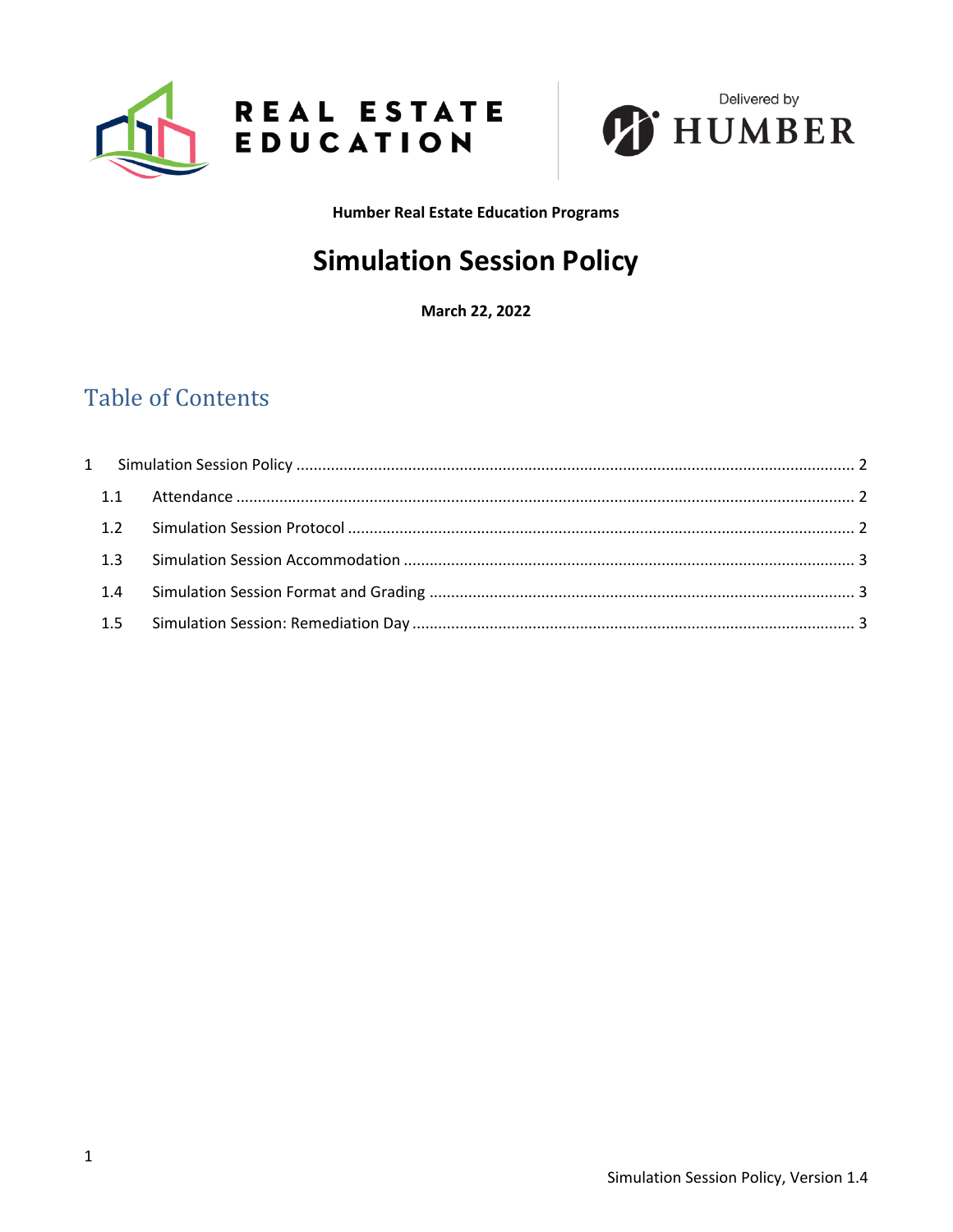



## <span id="page-1-0"></span>1 Simulation Session Policy

Learners are required to attend all mandatory sessions and pass the associated assessments in order to successfully complete each Simulation Session. While the eLearning components are the foundation for all learning, and while they present content in practice-based activities as much as possible, the Simulation Sessions will assess the application of this knowledge.

### <span id="page-1-1"></span>1.1 Attendance

Simulation Sessions are mandatory and learners are expected to attend on all days and to arrive on time. Attendance that falls below 80% will result in a failing grade of incomplete and require you to re-take the entire Simulation Session.

Attendance will be recorded each day and monitored throughout the program. Exceptions will be handled on a case by case basis and supporting documentation will be required.

#### <span id="page-1-2"></span>1.2 Simulation Session Protocol

- Learners must present a valid, government issued identification bearing a photograph and signature (e.g., passport, driver's license, permanent resident card). The name on the government issued photo identification must match the name on the learner record. A learner is not allowed to attend a Simulation Session if the presented identification does not match the name reflected on the learner's program registration. Failure to have the required identification will result in a failing grade of incomplete.
- Learners must comply at all times with instructions and rules provided by the facilitators.
- Breaks will be scheduled at the discretion of the facilitators.
- Learner Misconduct or Rules and Standards of Conduct infractions during a Simulation Session may result in a failing grade of zero. For more details on infractions and sanctions imposed, <See: Learner Misconduct & Rules and Standards of Conduct Policies>
- Cell phones, all watches, and other devices are required to be turned off and placed under the learner's workstation for the duration of the Simulation Session.
- Possessing or accessing any unauthorized materials or devices during an assessment may result in the learner's assessment being terminated.
- Learners are not allowed to copy any assessment questions or materials or make any recording during the session.
- During an assessment, learners can only communicate with the facilitators. The facilitator cannot provide any guidance or answer questions concerning the material during the assessments.
- Smoking is prohibited in all Simulation Session locations.
- Food is not allowed in all Simulation Session locations.
- Children are not allowed in the Simulation Session.